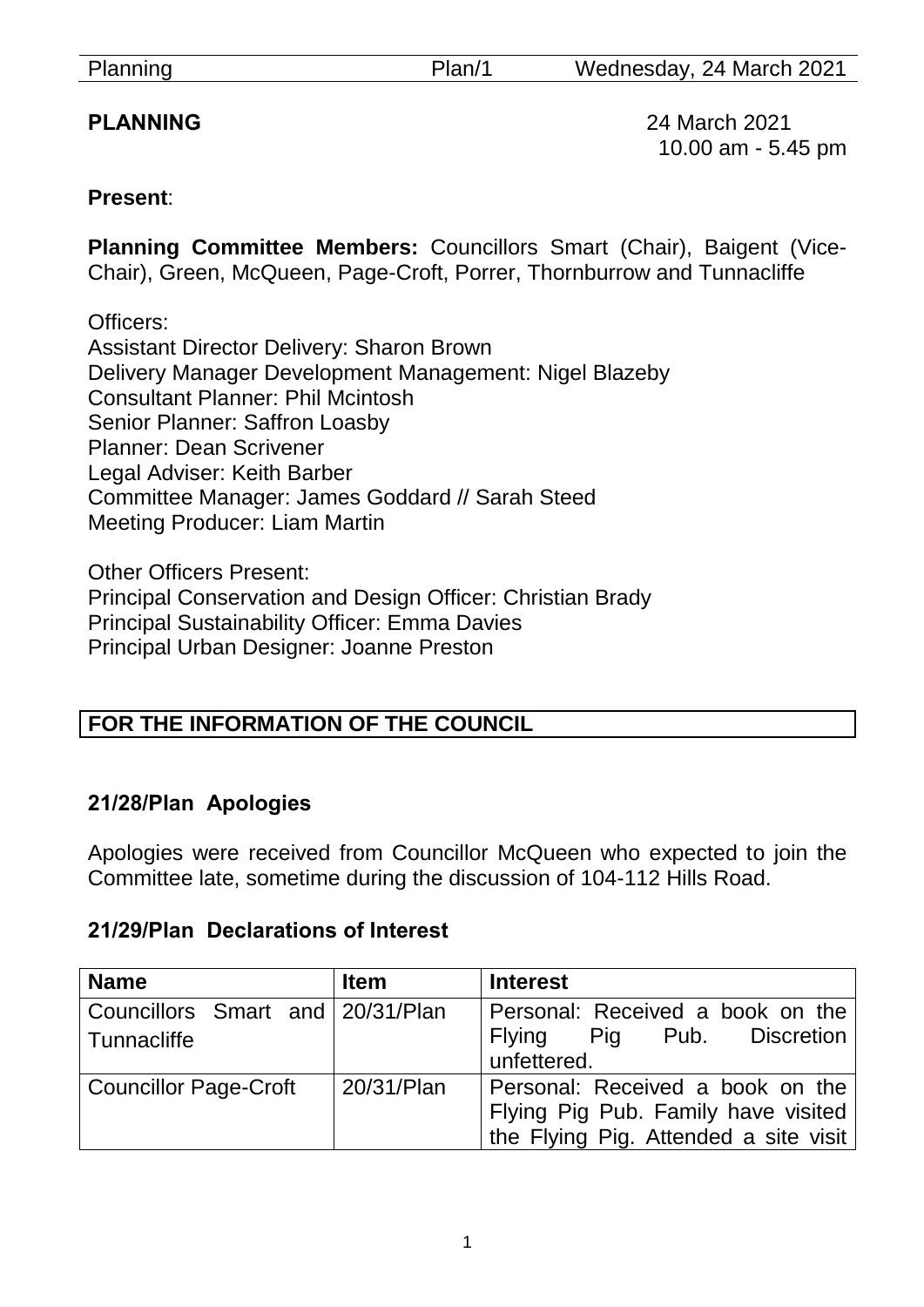| Planning | Plan/2 | Wednesday, 24 March 2021 |  |
|----------|--------|--------------------------|--|
|          |        |                          |  |

|                               |            | <b>Discretion</b><br>pre-committee.  |
|-------------------------------|------------|--------------------------------------|
|                               |            | unfettered.                          |
| <b>Councillor Porrer</b>      | 20/31/Plan | Personal: Received a book on the     |
|                               |            | Flying Pig Pub.<br><b>Discretion</b> |
|                               |            | unfettered.                          |
| <b>Councillor Thornburrow</b> | 20/31/Plan | Personal: Application in Trumpington |
|                               |            | Ward where she is a councillor.      |
|                               |            | Attended a pre-application           |
|                               |            | presentation and Design and          |
|                               |            | Construction Panel. Received a       |
|                               |            | book on the Flying Pig Pub.          |
|                               |            | Discretion unfettered.               |
| <b>Councillor Green</b>       | 20/32/Plan | Personal: Application in Petersfield |
|                               |            | Ward. Liaised with Petersfield       |
|                               |            | Residents Group about<br>the         |
|                               |            | application as a Ward Councillor.    |
|                               |            | Discretion unfettered.               |
| <b>Councillor Baigent</b>     | All        | Personal: Member of Extinction       |
|                               |            | Rebellion and the<br>Cambridge       |
|                               |            | Cycling Campaign.                    |

#### **21/30/Plan Minutes**

The minutes of the meeting held on 6 January and 3 March 2021 were approved as a correct record.

## **21/31/Plan 20/03429/FUL 104 - 112 Hills Road Cambridge Cambridgeshire**

Councillor McQueen did not take part in the debate or vote on the application.

The Committee received an application for full planning permission.

The application sought approval for (1) the demolition of Betjeman House, Broadcasting House, Ortona House, Francis House, and the rear multi-storey carpark to Francis House, together with existing refuse and cycle stores; to allow for construction of two new commercial buildings of five and seven storeys respectively, providing flexible B1(a), B1(b), A1, A2, A3 uses on the ground floor and Class B1(a) and B1(b) on the upper floors; - (2) the construction of basement with mezzanine level to provide for building services, cycle parking and car parking for the proposed commercial buildings, cycle and car parking spaces for Botanic House and services for Flying Pig Public House; - (3) the refurbishment of the Flying Pig Public House at 106 Hills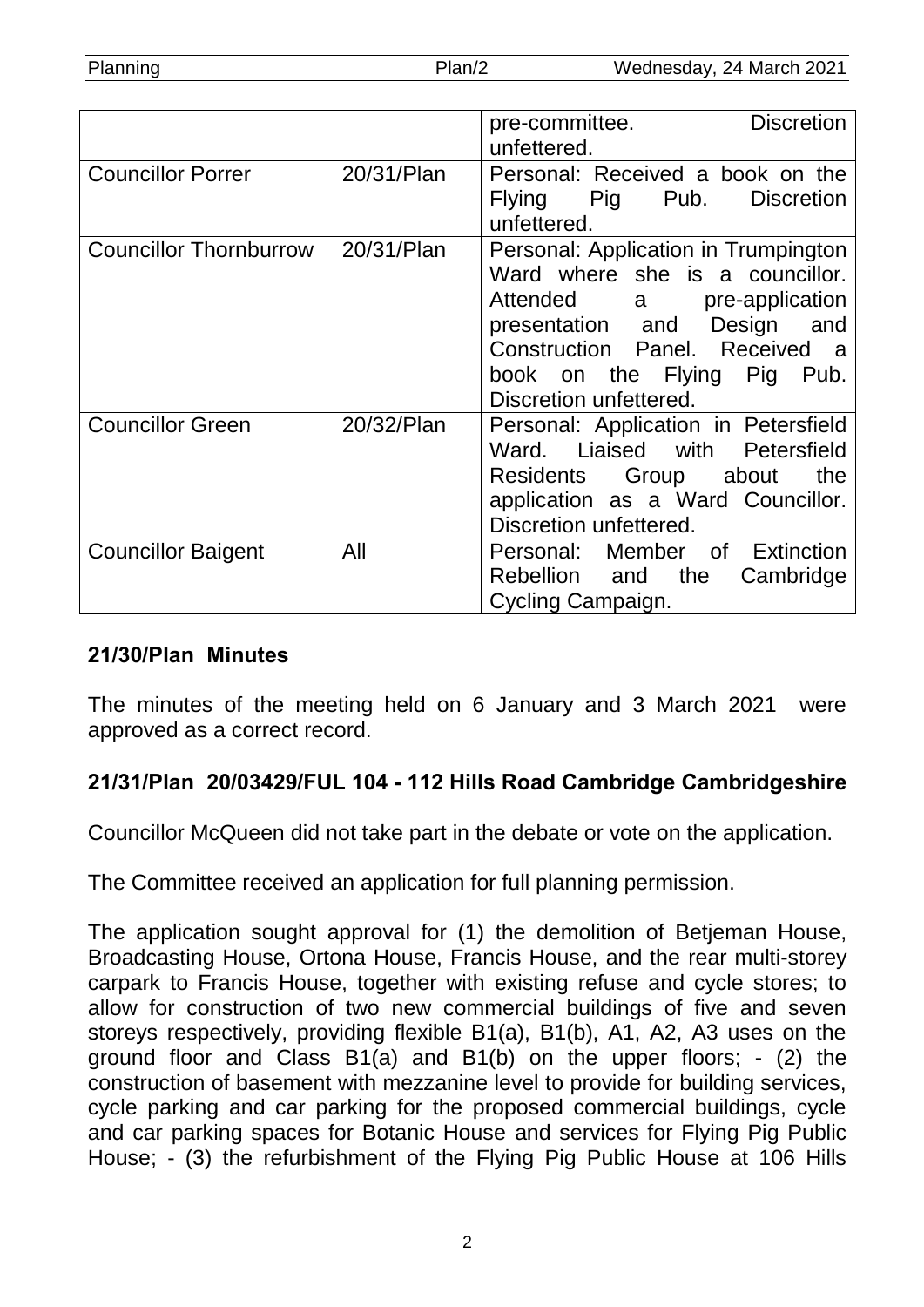| Planning | Wednesday, 24 March 2021 |
|----------|--------------------------|
|          |                          |

Road, including demolition of part single/part two storey outrigger and single storey store, alterations to elevations, construction of extension to enable level access and layout pub garden; - (4) creation of new public realm and landscaping, incorporating segregated vehicular and cycle access from Hills Road, a new access to service areas and substations, and taxi drop off for both the development proposed and existing Botanic House

The Consultant Planner updated his report by referring to updated condition wording on the Amendment Sheet.

The Committee received a representation in objection to the application from a resident of Cambridge. The Committee Manager read a written statement:

- i. In late November 2020, the Applicant modified their planning application. Raised concerns about the changes as a concerned local resident, but some of these comments were not published on the planning portal, due to Council technical issues.
- ii. A new technical fault with the portal in 2021 made it difficult to view the application. (Was able to access other websites, and the planning portal until 2021.)
- iii. Raised these problems respectively with [PlanningComments@greatercambridgeplanning.org](mailto:PlanningComments@greatercambridgeplanning.org) on 7 Dec 2020 and with [planning@greatercambridgeplanning.org](mailto:planning@greatercambridgeplanning.org) on 25 Feb 2021, but only received acknowledgements of the faults, not explanations or solutions. Queried how many other constituents were affected.
- iv. There were many reasons to reject this application. The fact that online commenting and scrutiny were not possible for some locals due to Council technical faults, while offline engagement difficult through COVID, was itself reason enough to reject the application.
- v. Requested postponing this hearing until the portal was fixed and backlogged comments from 2020 and 2021 published.

The Committee received a representation in objection to the application from a resident of Lyndewode Road:

- i. The development was expected to be a mixed-use development of offices and houses. At some point this was lost.
- ii. This site was in the local plan.
- iii. Housing was expensive in the City.
- iv. The Applicant had not responded to the City Council's questions about houses so officers appeared to have removed details from the housing trajectory. Sixty-one affordable homes were deleted from the scheme.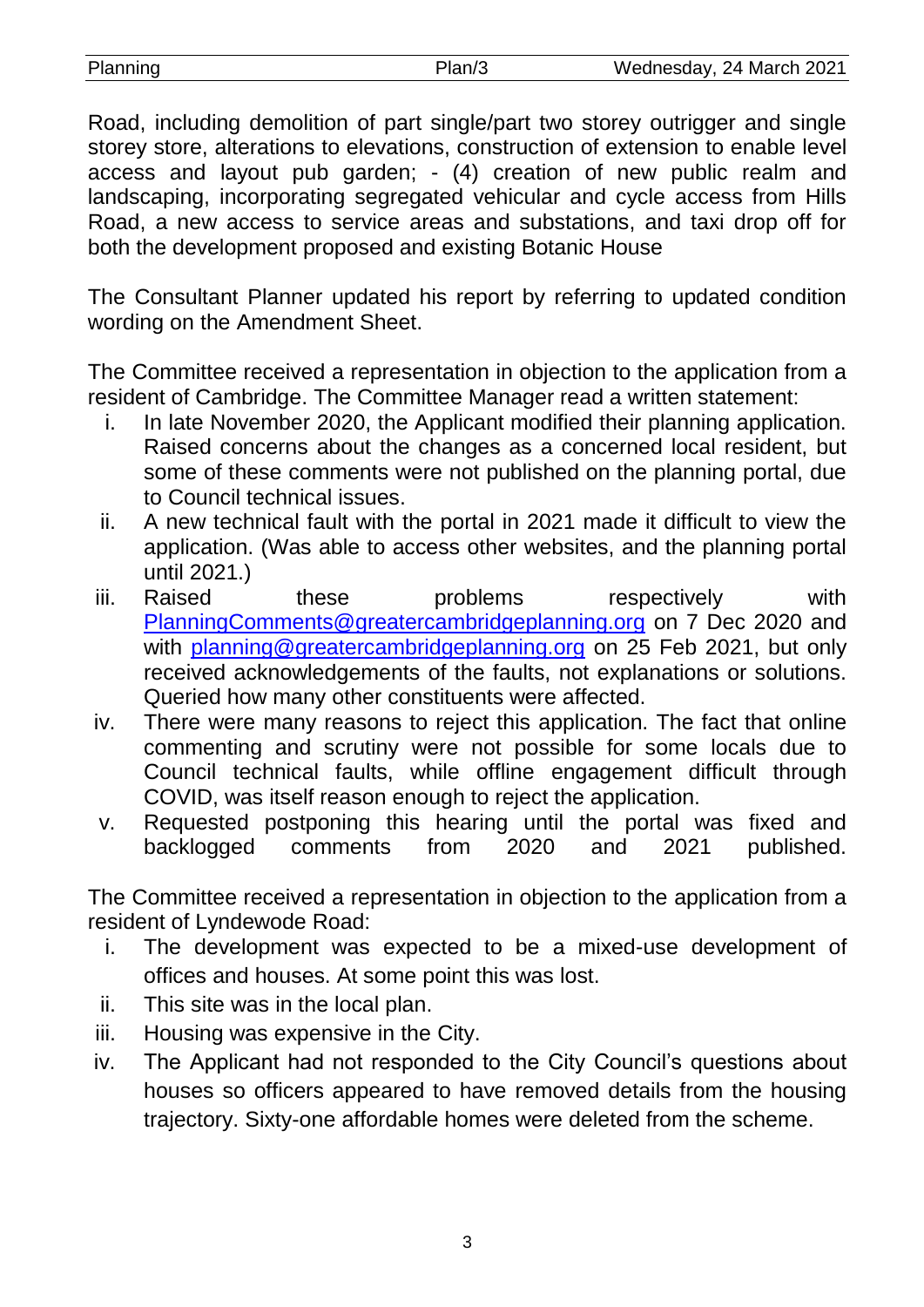The Committee received a representation in objection to the application from a resident of Golding Road:

- i. Expressed concern that the number of additional job figures and commuter trip figures appeared not to tally.
- ii. A wholly non-residential scheme was unsuitable for the site.
- iii. Queried why offices were included in the application instead of housing.
- iv. The scale of the application was better suited to London than Cambridge.
- v. The viability of the Flying Pig pub was not demonstrated. This application would make the pub unviable.

The Committee received a representation in objection to the application from a resident of Vinter Terrace:

- i. Expressed concern about lack of housing.
- ii. Housing was required, but not more office space as the City had enough already.
- iii. Five years has been requested to undertake building work. This was too long and would impact on Hills Road residents. Eighteen months was more reasonable.
- iv. Expressed concern about the design of the building front.

Mr Bainbridge (Applicant's Agent) addressed the Committee in support of the application.

Councillor Robertson (Ward Councillor) addressed the Committee about the application:

- i. The site was in a prominent location and needed a better design.
- ii. Suggested the application did not comply with policies 28, 55, 56, 57, 59, 60 and 61 in the 2018 Local Plan.
	- a. The site was in a Conservation Area and needed to demonstrate more public benefit than harm.
	- b. The design was unattractive and did not suit the character of the area.
	- c. Retention of the Flying Pig pub was welcome, but it would look odd when surrounded by office buildings.
- iii. This was a change of use application on extant permission. The Applicant was no longer building homes in a mixed-use development. The Applicant should not be allowed to drop housing from the site.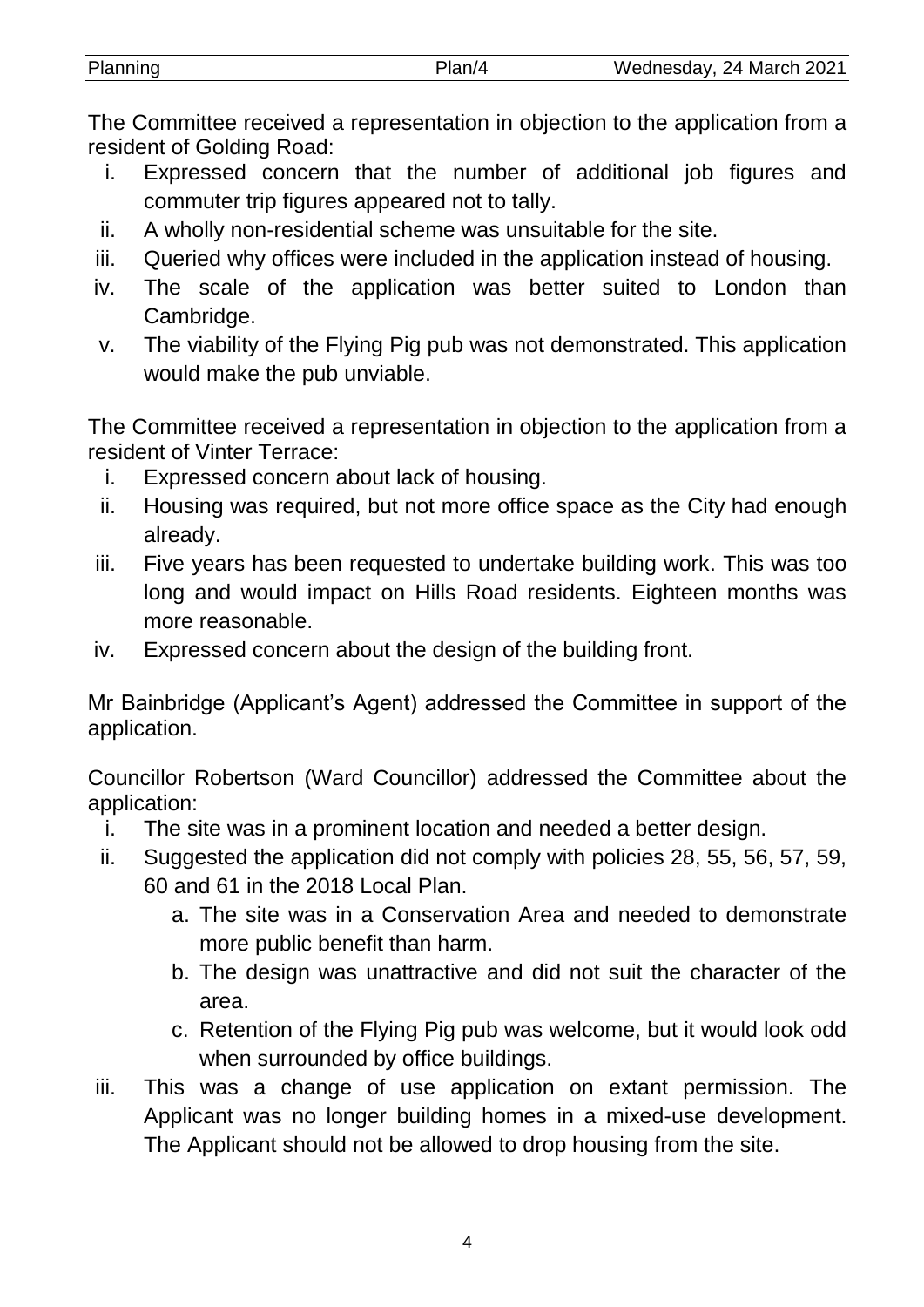| Planning<br>Wednesday, 24 March 2021<br>Plan/5 |  |
|------------------------------------------------|--|

- iv. The first iteration of the application was submitted in 2005. The current application was trying to return to the [refused] design of 2007 which had buildings that were too tall.
- v. Extant permission was granted 2007, the 2018 Local Plan has higher specifications which were not being met by the current design. The design maybe better than that allowed under extant permission, but it did not meet 2018 Local Plan policies, so should not be approved.

Councillor Davey (Ward Councillor) addressed the Committee about the application:

- i. The application did not meet Local Plan policies 57, 58, 62 and 76 relating to scale, massing and architectural value.
- ii. Retention of the Flying Pig pub was welcome but it would look out of context. Please do so in a sensitive manner. The pub could be made unviable by 20/03429/FUL. It was viable at present.

Councillor Summerbell (Ward Councillor) addressed the Committee about the application:

- i. 20/03429/FUL had some architectural merits such as meeting BREEAM standards.
- ii. In order to ensure the site was viable as an office location, the merits of having parking on site versus none had to be weighed up.
- iii. The proposal was better than the impact of what could be implemented under extant permission, but the Committee had to judge if it also met 2018 Local Plan standards.
- iv. Residents were concerned about:
	- a. Impact of 20/03429/FUL on the Botanic Garden.
	- b. Height of proposed buildings.
	- c. The loss of the Flying Pig pub.
		- i. Victorian buildings were increasingly rare in the City and should be protected.
		- ii. A community had grown up around it.
		- iii. Residents were desperate to get back to the pub and use it as a music venue. No alternative venues were available if the pub closed to allow construction of 20/03429/FUL, so it would be unlikely to re-establish itself as a music scene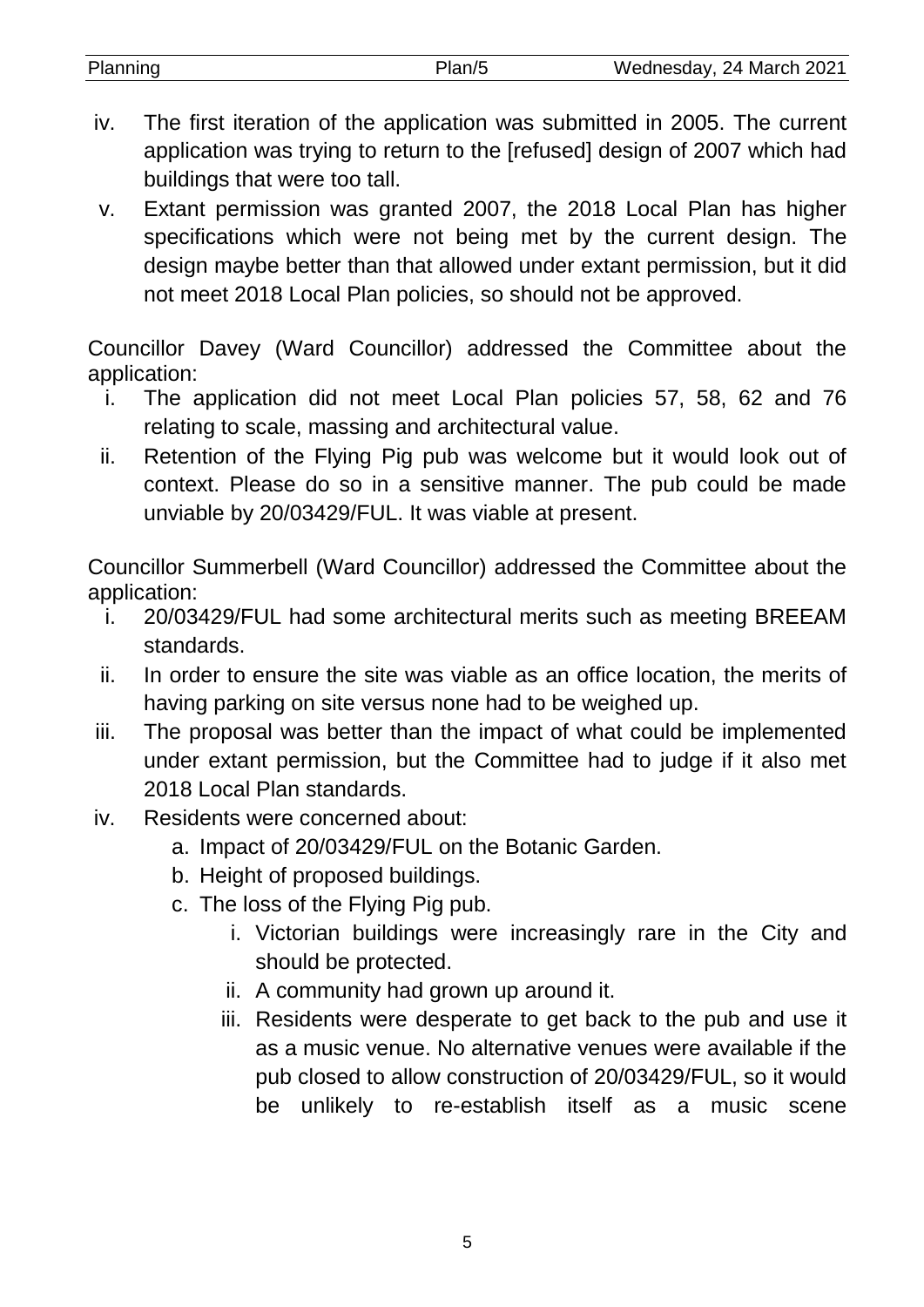contributor/venue having closed for construction of 20/03429/FUL.

- v. Asked the Committee to impose conditions so the Flying Pig could remain viable:
	- a. Protect the pub structure and repair any damage caused during the construction of 20/03429/FUL.
	- b. Mitigate the loss of venue. Suggest access to s106 funding (as per the Joiner's Arms pub funding award). Funding to be scaled for the length of Flying Pig pub closure.
	- c. Provision made for rapid restoration of Flying Pig pub as a viable business such as 18 months free of rent.

Following member debate, officers tabled the following revised recommendations:

Grant planning permission subject to:

- (i) the prior completion of an Agreement under s106 TCPA 1990 with delegated authority to officers (in consultation with the Chair, Vice-Chair & Spokes) to negotiate and complete such an Agreement on the terms set out below including terms covering appropriate financial mitigation provisions for the Flying Pig which will contribute to its viability, its possible relocation to alternative premises for the period of its closure during construction of the development and other terms considered appropriate to make the development acceptable in planning terms including:
	- a. fixtures and fittings, apart from personal belongings of the existing tenant/s, shall be surveyed/recorded, protected and reinstated, to maintain the internal character of the Flying Pig Public House
	- b. the Flying Pig Public House is to be fitted out internally by the applicant to allow full commercial operation including residential occupation
	- c. the provision of a free to use electric bicycle (minimum 50 bicycles) scheme for tenants within the building
	- d. a car Parking Management Strategy to secure access by EVs only
	- e. Secure a financial contribution of £500,000 towards Station Road/Hills Road junction improvements; and
- (ii) delegated authority to officers to include as part of the decision notice and in accordance with the Town and Country Planning (EIA) Regulations 2017, Regulation 29 'information to accompany decisions' a reasoned conclusion of the significant effects of the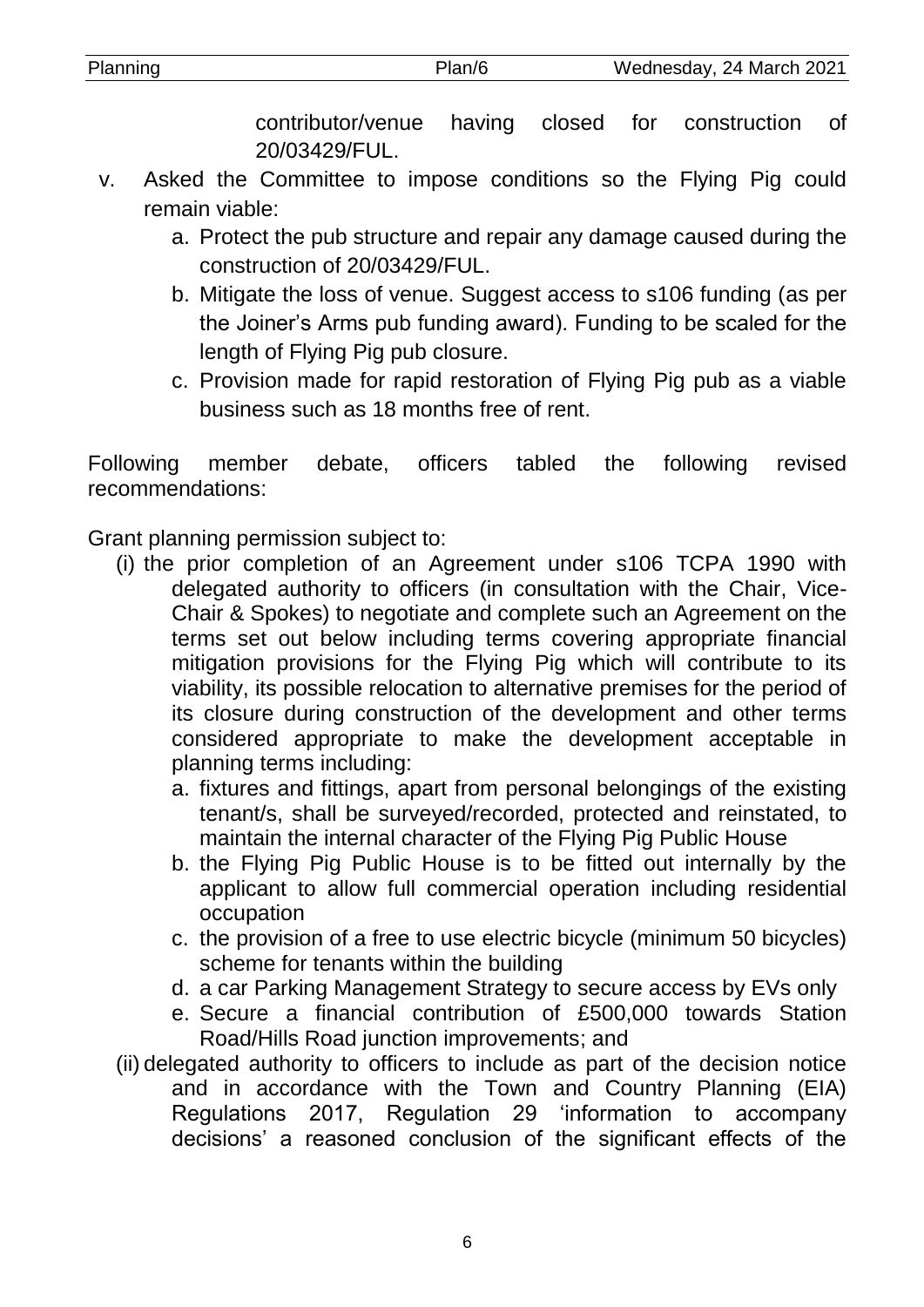development on the environment and to carry out appropriate notification under Regulation 30 accordingly; and

(iii) including delegated authority to officers to include any minor drafting changes to the following conditions including those detailed in the Amendment Sheet.

The amended officer recommendation was **lost unanimously (7 votes to 0)**. Councillor McQueen did not take part in the vote as she joined the Committee during the discussion.

Members provided officers with a list of 'minded to refuse' reasons to refuse the application. There was a short adjournment whilst officers drafted full reasons for refusal. On return from the adjournment Members were provided with the full text of the minded to refuse reasons voting unanimously **(by 7 votes to 0)** to approve all three reasons for refusal.

#### The Committee:

**Resolved (unanimously 7 votes to 0)** to refuse the application contrary to the Officer recommendation for the following reasons:

- 1. The site is located within the Station Areas West and Clifton Road Area of Major Change which seeks to support the continued and complete regeneration of mixed-use areas of the city. Site M44 is allocated for mixed use development including residential use. The proposed development fails to provide residential dwellings and therefore, does not provide an appropriate mix of uses within this Area of Major Change contrary to policy 21 of the Cambridge Local Plan 2018.
- 2. The proposed development by virtue of its siting, massing, height, scale and design would appear as an incongruous addition to the streetscene and cause an undue sense of enclosure significantly reducing the openness of the Botanic Garden, to the detriment of the character of the area. Furthermore, it fails to preserve or enhance the character and appearance of the New Town and Glisson Road Conservation Area or preserve the setting of the Botanic Garden. The harm caused by the proposed development amounts to less than substantial harm however, the public benefits do not outweigh this harm. The proposed development is therefore contrary to the National Planning Policy Framework and policies 55, 56, 57, 61 and 67 of the Cambridge Local Plan 2018.
- 3. Insufficient information has been provided to demonstrate that the proposed development would not adversely affect the viability of the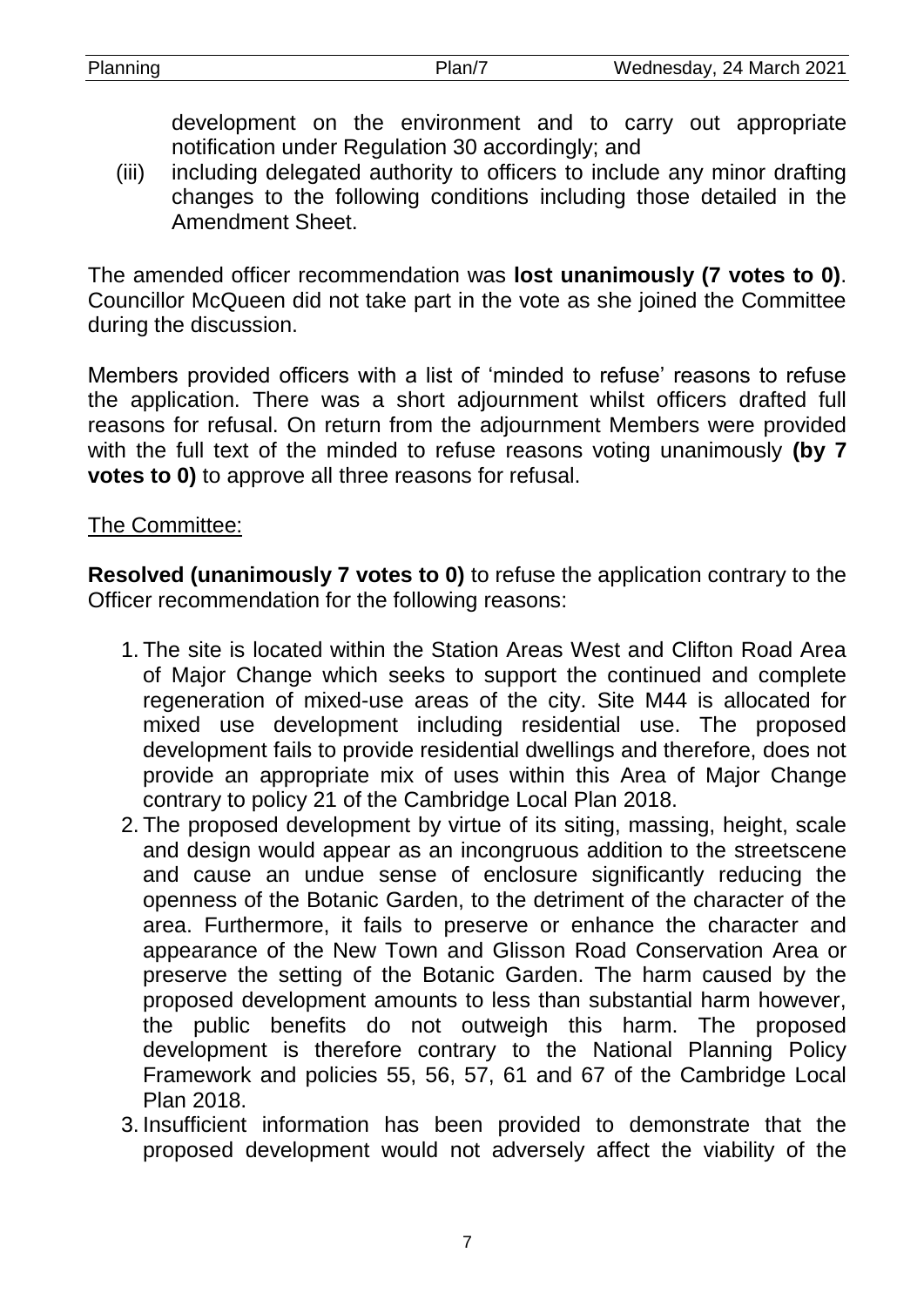Flying Pig public house contrary to the National Planning Policy Framework and parts (d) and (e) of policy 76 of the Cambridge Local Plan 2018.

# **21/32/Plan 20/04514/FUL - St Matthews Centre**

The Committee received an application for full planning permission.

The application sought approval for erection of a building comprising student accommodation (C2) (113 rooms in 14no flats), including an ancillary reception building, part change of use of existing building from non-residential institution (D1) to cafe (A3), including outdoor terrace with associated development

The Committee received representations in objection to the application.

The representations made on behalf of Friends of St Matthew's Piece and Cambridge Past Present and Future covered the following issues:

- i. The Cambridge Local Plan protects resident's quality of life, heritage and environmental assets, which was threatened by this application. Hundreds of objections were lodged, without a single supporting comment.
- ii. Planning law required applications to be determined in accordance with the Local Plan. This placed a heavy burden on any applicant to show why a decision should be taken contrary to that Plan. The Officer's report demonstrated that the application substantially breached many Local Plan Policies.
- iii. Objected to this application in the strongest terms and supported the officer's recommendation of refusal. Objections were supported by officers and key consultees and focussed on how the application failed to comply with Local Plan policies.
- iv. If approved, the development would fatally undermine the Local Plan. The proposals would significantly harm the Conservation Area, the glorious mature trees the community prized so highly, disrupt the resident's only park and its tranquillity, and despoil residential amenity. The building would dominate and overshadow protected open space and the modest homes that encircled St Matthew's Piece.
- v. Under Policy 60, any proposal significantly taller than the surrounding built form must demonstrate that it had no adverse impact on either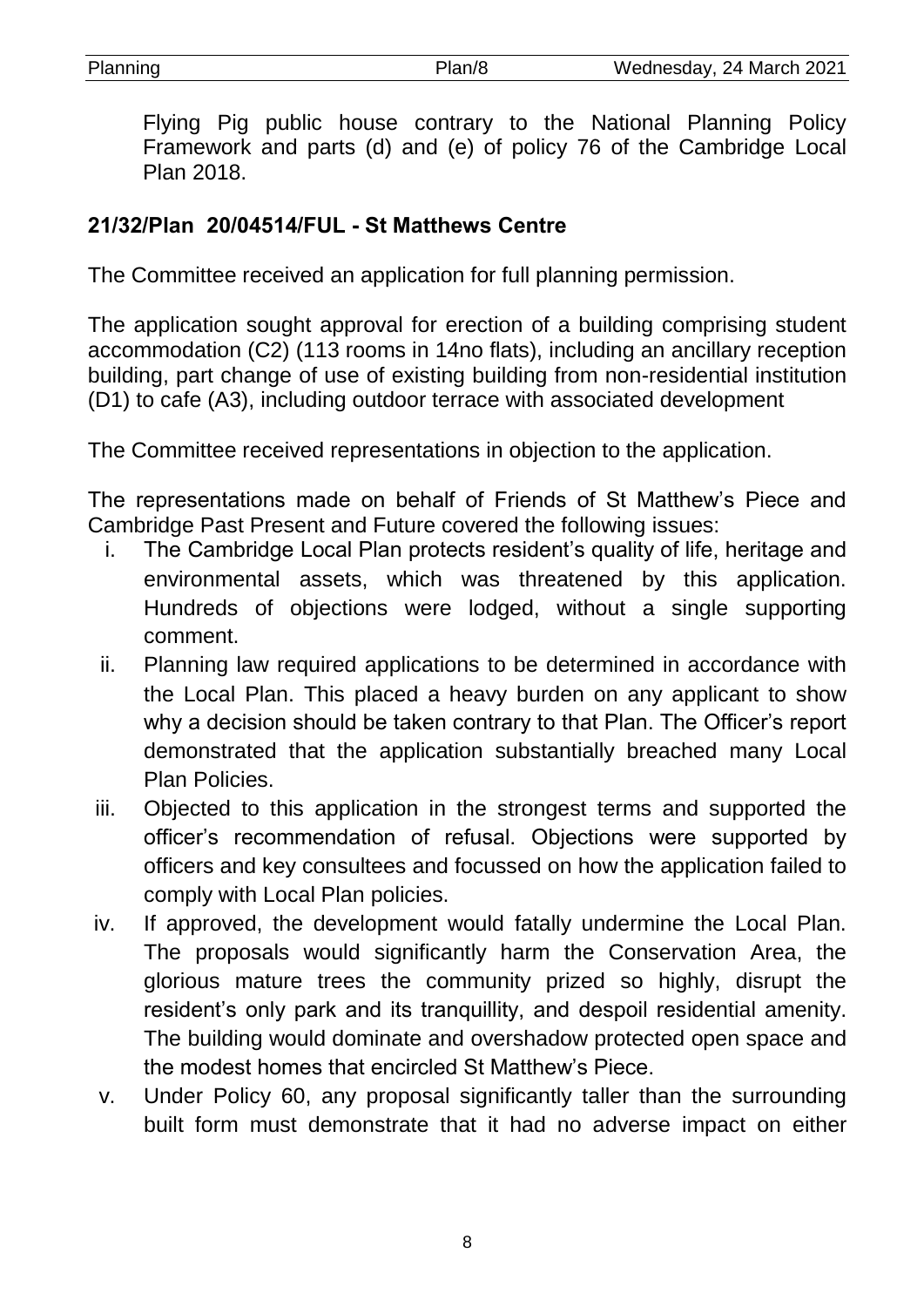neighbouring buildings or open spaces in terms of "overlooking or overshadowing". The development breached Policy 60d.

- vi. For 4,300 residents, St Matthew's Piece is the park nearest their home. Proximity is of particular significance to people with disabilities and their carers, and for those with impaired mobility due to advanced age or the challenges of looking after young children. Surrounding properties included flats with little or no private garden or compact terraced homes with very small gardens. During the current pandemic, St Matthew's Piece had been essential to preserving resident's mental and physical health. Its vital role as a public open space was indisputable.
- vii. Asked Members to refuse this application as there were no substantive public benefit arguments in support of the proposals.

The Committee received a representation in objection to the application from a resident of York Street:

- i. No-one had a positive view of the application.
- ii. It failed to enhance the character of the area.
- iii. The application caused overlooking / overshadowing.
- iv. It would diminish the amount of open space which allowed people to meet safely and socially distanced.
- v. Beautiful trees would be lost.
- vi. The building was too high and the design did not fit with the setting.
- vii. Streets surrounding the development were narrow and the development would increase traffic and exacerbate anti-social driving in the area.
- viii. Expressed concerns regarding the delivery of construction materials.
- ix. The benefit of the open space to residents and their mental health should be taken into consideration.

The following statement was read out by the Committee Manager on behalf of Cambridge School of Visual and Performing Arts (CSVPA) in support of the application:

- i. Expressed disappointment regarding the officer recommendation to refuse planning permission for the proposal to create a purpose built student accommodation at St Matthews Centre.
- ii. Since CSVPA had launched as a standalone school in 2014, St Matthew's Centre had provided an important education facility for them. The Centre continued to be central to their planned growth as they further developed their performing arts courses.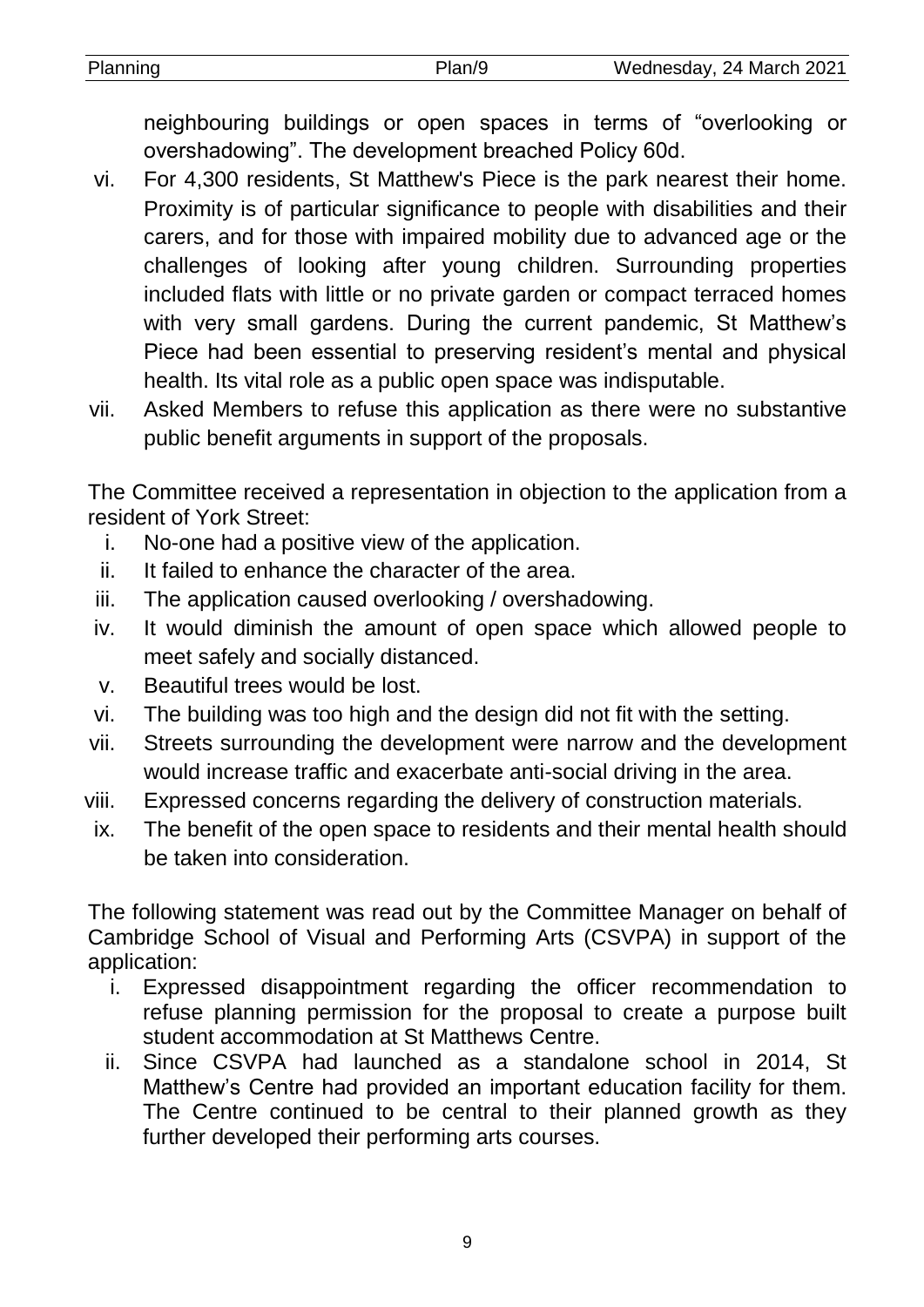- iii. CSVPA vision was to grow the talent pipeline for the creative industries from 16 plus and to develop visual arts digital talent from games design to data visualisation and other such subjects.
- iv. The College's existing under 18 year old accommodation was fully utilised with no opportunities for expansion. The site at Sturton Street with its existing Performing Arts Building provided an unrivalled opportunity to support the work and vision of the College and its growth aspirations for 16-18 age accommodation.
- v. The integration of new student accommodation with St Matthew's Centre, where students were taught, meant the space/facility would be uniquely and ideally suited to meet the needs of their students with a localized 'campus'.
- vi. The provision of purpose-built student accommodation would also allow CSVPA to have greater direct management of students and a greater capacity to support the learning, health and wellbeing of the students. A strong emphasis on pastoral care was provided and all under 18 year olds boarding were managed by a highly trained team of professional House Parents who would reside at the property. All students must obey the College's clear conduct rules and curfew times to be back in their rooms. There was also a 24 hour emergency number which could be called, as well as a telephone number for the House Parent.
- vii. CSVPA trusted the Committee could recognise the significant opportunity that the proposal represented in supporting the continued growth of a Cambridge based institution and its ability to compete nationally and internationally, together with adding to the vibrancy of the City.

Rob Hopwood (Applicant's Agent) addressed the Committee in support of the application.

Councillor Robertson (Petersfield Ward Councillor) addressed the Committee about the application:

- i. The drawing did not convey the true scale of the development.
- ii. Asked the developer not to proceed with the development.
- iii. Noted that despite negative responses to the public consultation the developer submitted an application very similar to the application consulted on.
- iv. Referred to the protected open space and the fact that the stairs would intrude onto protected open space.
- v. Existing dwellings would be over-shadowed by the application.
- vi. It was an enormous proposal, proposed on a park.
- vii. Sunlight would be taken from buildings if the development went ahead.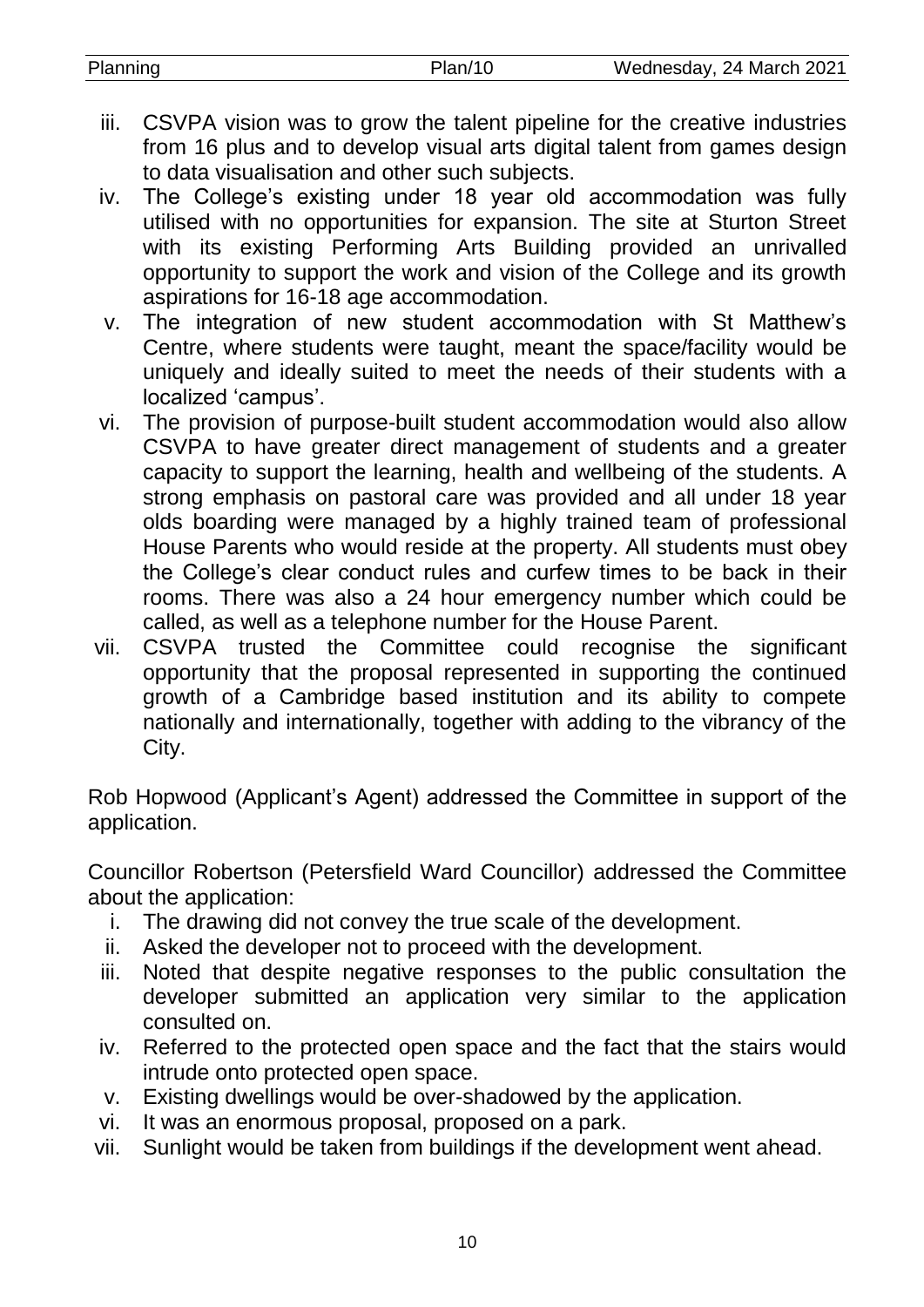| Planning | Plan/11 | Wednesday, 24 March 2021 |
|----------|---------|--------------------------|

- viii. It was imposing on the street scape.
- ix. The proposal sought to ignore requirements in the local plan.
- x. CSVPA needed to recognise that the accommodation would not be guaranteed for their school. CSVPA could not always guarantee that they would lease the building.
- xi. Requested an additional reason for refusal based on policy 60d, which was concerned with structures significantly taller than surroundings overall by virtue of excessive scale, height and depth, which would result in adverse impact in terms of overlooking and overshadowing.

Councillor Davies (Abbey Ward Councillor) addressed the Committee about the application:

- i. Neighbouring residents to the development were Abbey residents.
- ii. The breadth of objections made clear the number of local plan policies breached by the proposal.
- iii. Policy 60d needed to be added to any reasons for refusal. The structure breached the existing skyline.
- iv. The applicants should have demonstrated that there were no adverse impacts.
- v. There would be an adverse impact on New Street, the development would clearly overlook and overshadow this street.
- vi. Sun light would be blocked by the development at noon and at certain times of the day.
- vii. The development would overshadow and adversely impact 89 New Street which had solar panels. Interference of solar panels was a material planning consideration.
- viii. Referred to Policy 67 and the protection of open space. The development would damage the open space. St Matthews Piece was important to the riverside community. It was the only green space walking back from Mill Road, the Grafton Centre and the railway.
- ix. This was precious open space in Petersfield and to Abbey ward residents.

Councillor Davey (Petersfield Ward Councillor) read out the following statement from County Councillor Jones.

- i. This is an instance of overdevelopment on a site that was adjacent to one of the few public open spaces in the densely populated Petersfield area. The County Councillor also lived locally and regularly used this area for walking and cycling.
- ii. Challenged the claim in the Bidwells' report that a shortage of student accommodation currently existed (para 6.17), given the less than full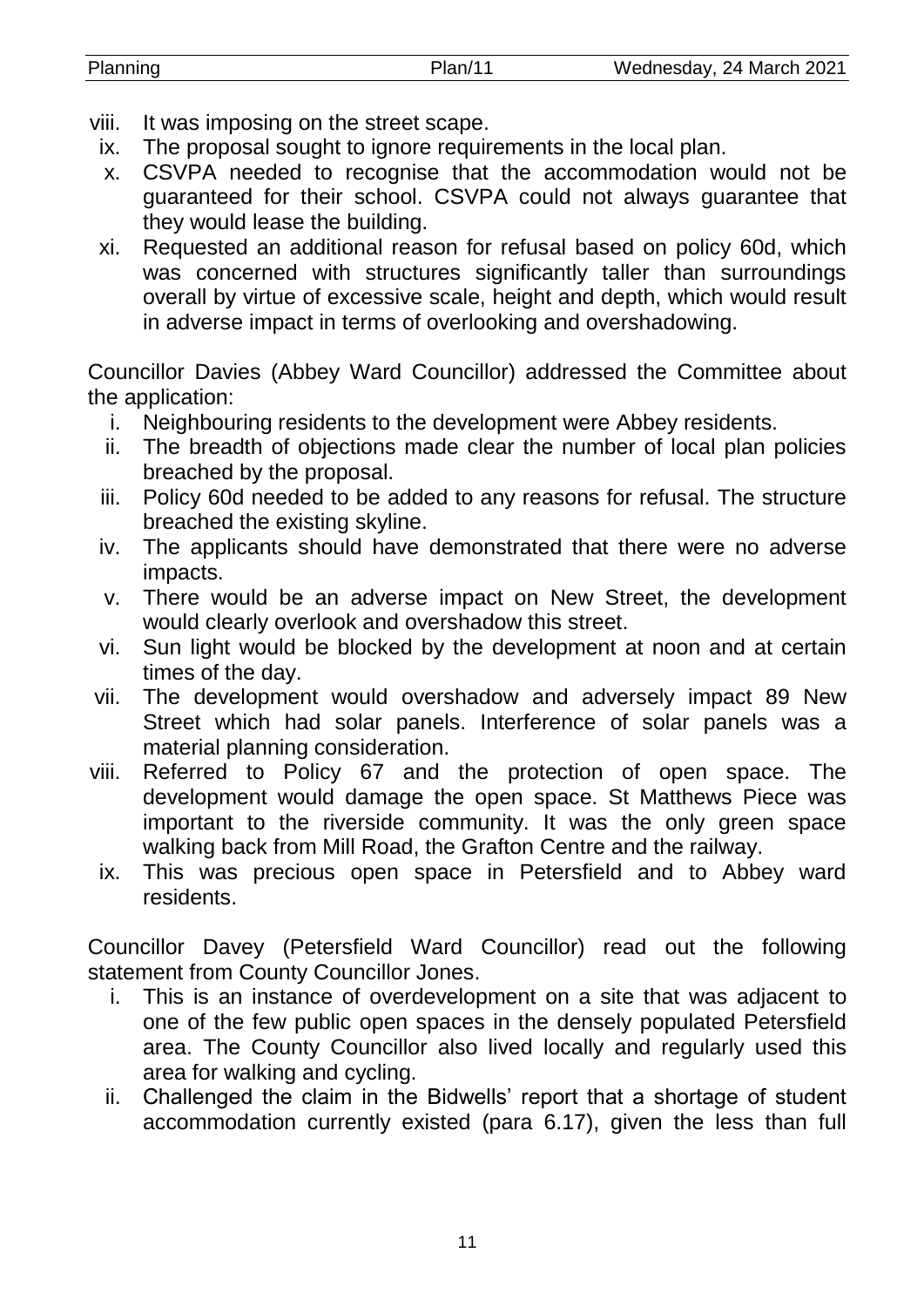capacity evidence from other sites and the likely impact of online learning. There was no evidence for the claim contained in the report.

- iii. Challenged the framing of the 'moderate adverse impact' (para. 6.46) that Bidwells set out. They argued that the admitted 'moderate adverse impact' could be reduced to being 'minor' or even 'negligible' (para. 49) by the additional biodiversity/landscaping.
- iv. The presentation of the 'walkway' to St Matthew's Piece from New Street as an 'accessibility' gain overlooked the fact that over 100 plus students were likely to be reducing the accessibility for local residents.
- v. As a local councillor, he challenged the assumptions made about access and travel. Similar claims had been made for other student developments at planning stage claiming that student travel was almost exclusively by cycle and foot, yet subsequently residents have reported noise and inconvenience, caused in part by high use of taxis and late night activity. There was no date given for the travel survey in Appendix B so it was unclear if this was a summer or winter snapshot of existing travel modes and unreliable as a predictor of a new student group.
- vi. The earlier claims (para.3.13) about no parking spaces except for disabled changed in para. 6.75 to 5 disabled and 2 others. The purpose of the 'others' was unclear.

Councillor Davey (Petersfield Ward Councillor) addressed the Committee about the application:

- i. Was not against landmark buildings however the development disrespected the community where the development was going to be.
- ii. Asked for a further reason for refusal to be included based on policy 60d.
- iii. Noted the Fire and Rescue Service response had not been received.
- iv. The applicant failed to comply with local plan requirements.
- v. Referred to policy 23, the Eastern Gateway SPD applications had to comply with a duty to enhance the character of the area. The Applicant stated that the effect of the development only partially complied with this policy.

vi. The special character of Cambridge needed to be protected.

vii.The project was out of scale.

- viii. Noted policy 57 of the local plan stated that high quality buildings could be supported if they had a positive impact.
- ix. Cycle parking was inappropriate.
- x. Referred to policy 59 of the local plan and noted that the contribution was negative.
- xi. Referred to policy 60d and noted that there was a requirement to demonstrate that there was no adverse impact, the application could not do this.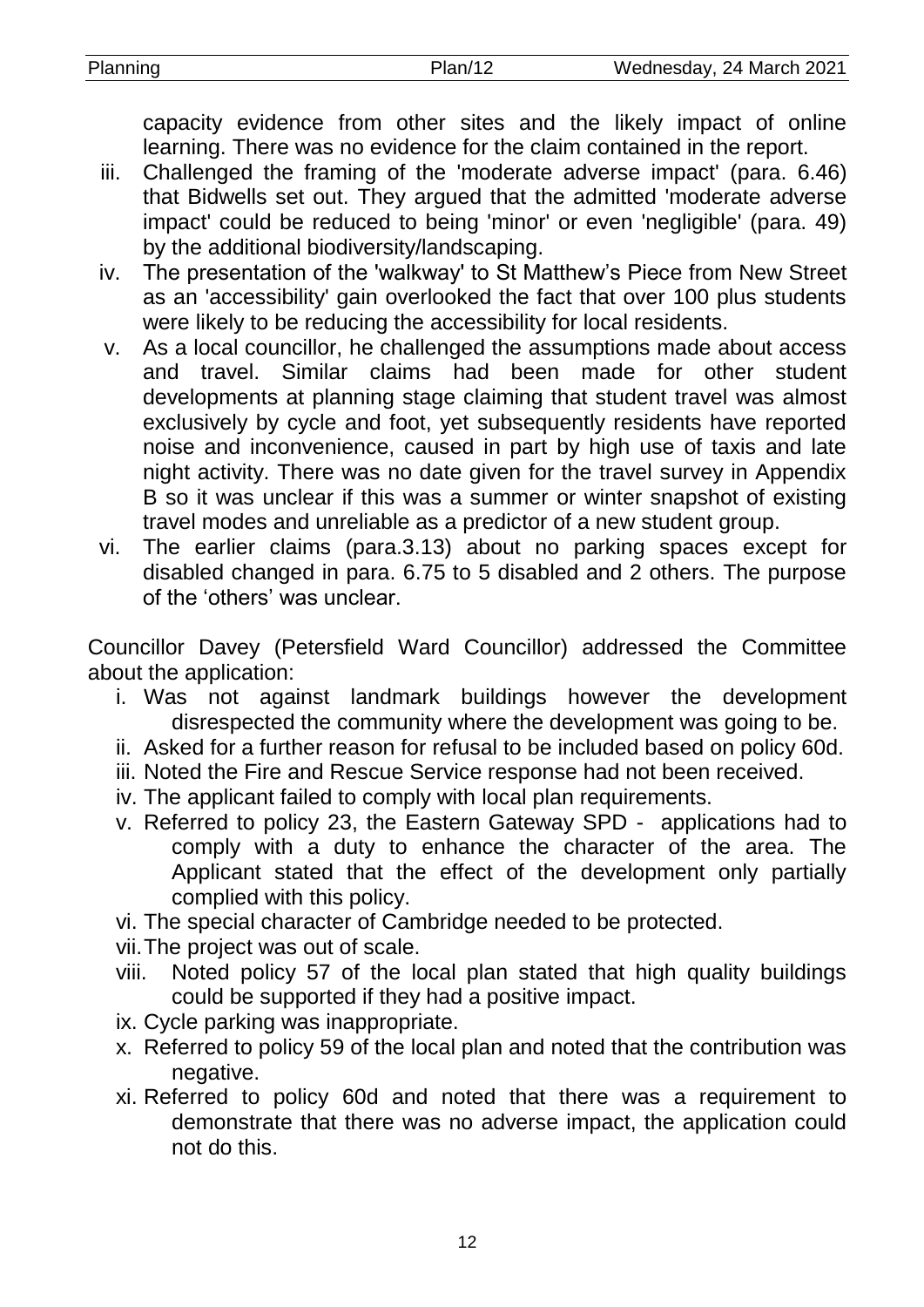| xii. The St Mathew's Piece had been in existence since 1898 and was on<br>the only designated park in the Petersfield ward.             |  |
|-----------------------------------------------------------------------------------------------------------------------------------------|--|
| xiii.<br>The application did not recognise the importance of St Matthew's                                                               |  |
| Piece.                                                                                                                                  |  |
| Referred to local plan policy 67 and noted that students would<br>XİV.<br>significantly impact on St Matthew's Piece and would harm the |  |
| character of it.                                                                                                                        |  |
| xv. Referred to local plan policy 71 and noted that the open space had been<br>essential during the pandemic.                           |  |
| Noted that the trees within the area were significant and nothing<br>XVI.<br>should compromise them.                                    |  |
| No-one supported the application, it was a bad application, in the<br>XVII.                                                             |  |

Planning Plan/13 Wednesday, 24 March 2021

#### xvii. No-one supported the application, it was a bad application, in the wrong place.

## The Committee:

**Resolved** (by 7 votes to 0) to refuse the application for planning permission in accordance with the officer recommendation, for the reasons set out in the officer report subject to an:

- i. Amendment to condition 1 to include a reference regarding a threat to crime; and
- ii. Amendment to condition 5 to reference loss of open space.

Committee delegated authority to officers to amend the reasons for refusal in accordance with i and ii above.

# **21/33/Plan 20/01609/FUL - 25B Bishops Road**

Application deferred to the next Planning Committee as the Committee had insufficient time to properly consider the application.

# **21/34/Plan Planning Advisory Service Review**

The Assistant Director Delivery summarised the Planning Advisory Service review report.

The Committee:

- i. Noted the content and recommendations set out in the Planning Advisory Service report.
- ii. Noted that a further report would be taken to Planning and Transport Scrutiny Committee/Executive Councillor in June 2021 to recommend setting up a joint Member/Officer Group on a task and finish basis to